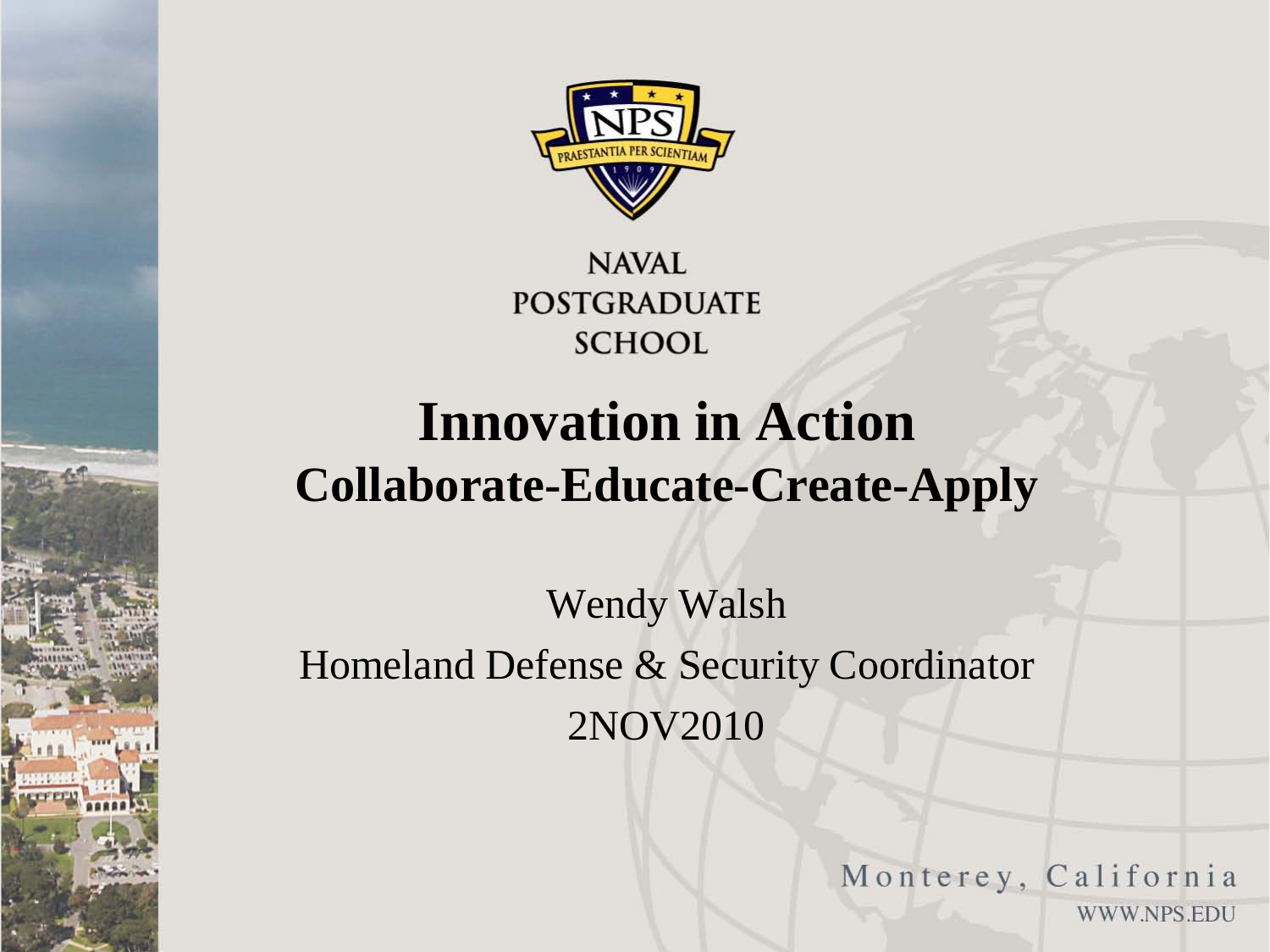

### • **Graduate University**

**POSTGRADUATE** 

**NAVAL** 

**SCHOOL** 

Responsive to joint, interagency, and coalition requirements

#### • **Research Institution**

Pursuing innovative technology and improving national security

#### • **Community of Alumni**

Leading and defending the Nation and transforming the Department of Defense (DoD)

#### **History Highlights**

- **1909 Founded at the U.S. Naval Academy**
- **1951 Moved to Monterey**
- **1951 Operations Research Department**
- **1956 Systems Management Department**
- **1972 National Security Affairs Department and War-Fighting curricula (e.g., Anti-Submarine Warfare)**
- **1996 Information Warfare Curriculum**
- **1999 Joint Professional Military Education (JPME) campus**
- **2003 Homeland Security Curriculum**
- **2004 Information Operations**

WWW.NPS.ED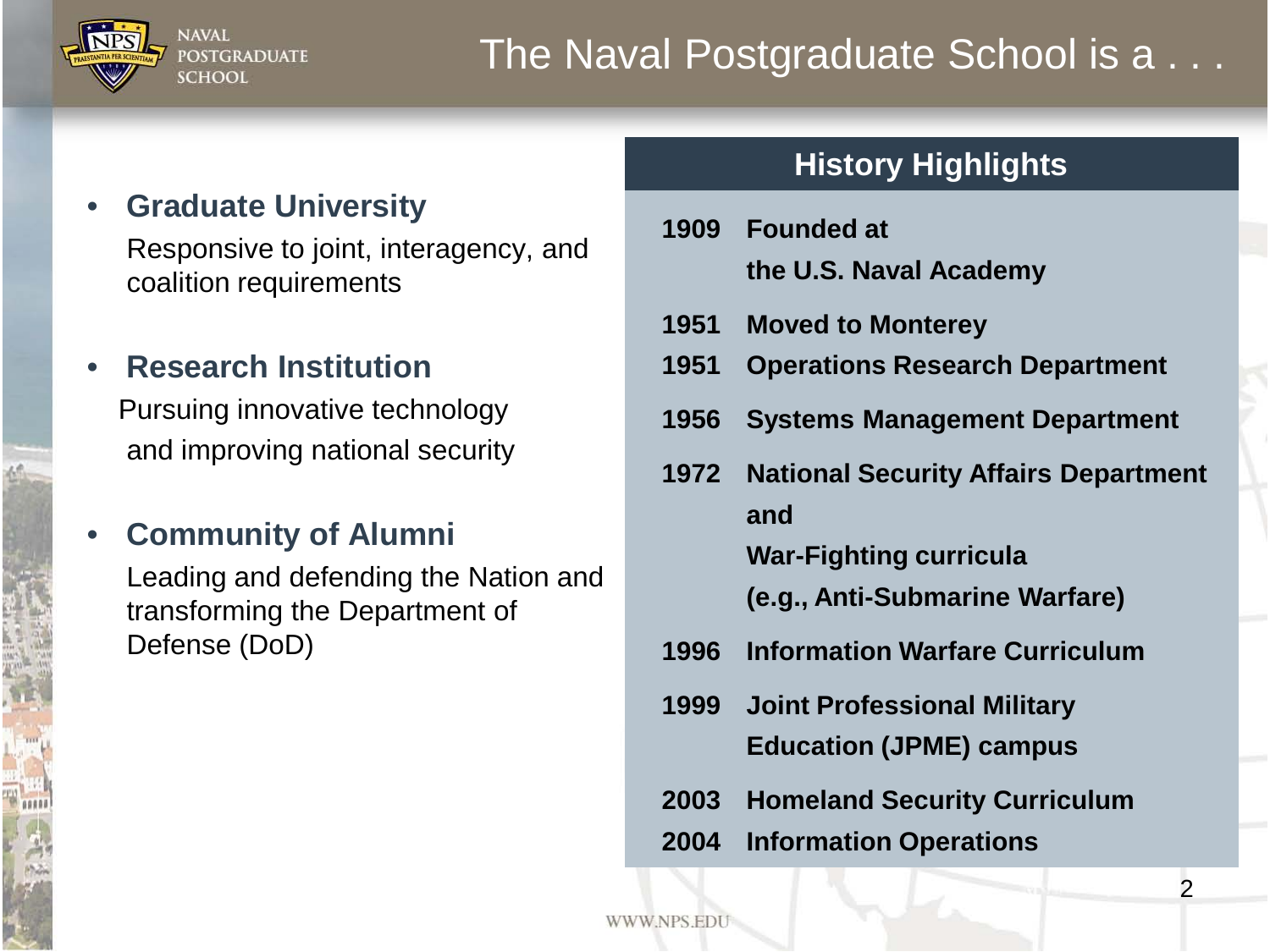

## Core Characteristics

## *• Integrated • Systems-Oriented • Flexible • Partnered for Strength*

## **4 Institutes**

**The Cebrowski Institute** for Information Innovation and **Superiority** 

> **The MOVES Institute** Modeling, Virtual Environments, and **Simulation**

**The Meyer Institute**  National Security Systems and Technology

**National Security Institute** Partnership developed for National Security research and education

**4 Schools**

**Institutes ensure that education provided by the Schools is applied to military challenges**

**Graduate School**  of Engineering and Applied Science

**Graduate School**  of Operational and Information Sciences **Graduate School**  of Business and Public Policy

**School of** International Graduate Studies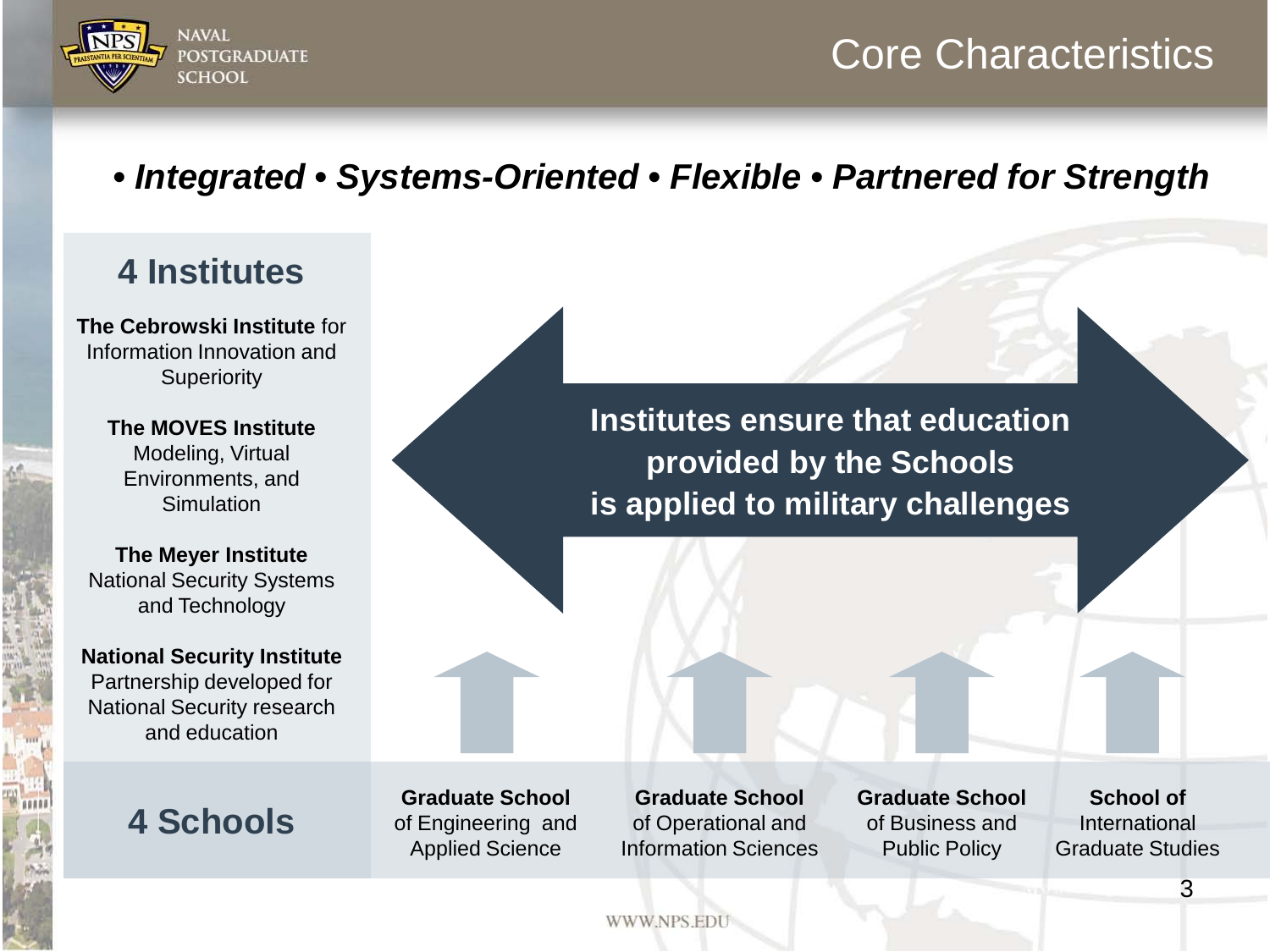

4

## **Resident Degree Program Enrollment (Winter(2nd Quarter) 2010)**

#### **Total Resident: 1,488**

*U.S. 85% - All Military Services and Other Government Agencies* 

*International 15% - 223 Residents from 44 countries*

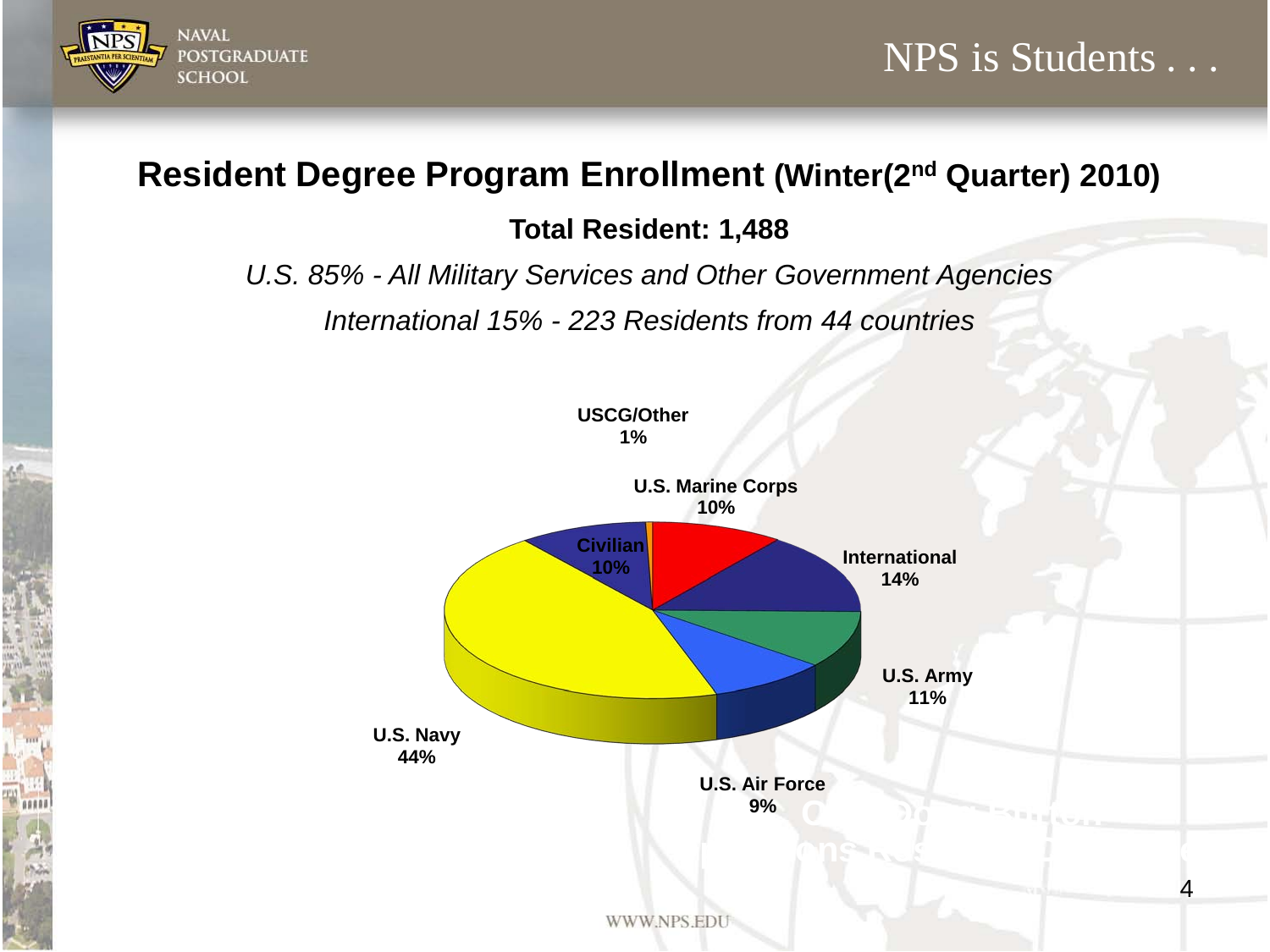

## **Collaboration in Action**

- The Center for Homeland Defense & Security
- The National Security Institute
- Maritime Defense & Security Research Program
	-
	- SPSS/ Seaweb Unmanned Systems
	- Piracy War gaming
	- Information Sharing Infrastructure Protection
		-
		-
- Various Research and Field Experimentation
	- Example- Maritime Interdiction & Interoperability
- Collaborative Curriculum Development
	- Example- Maritime Security Certificate Course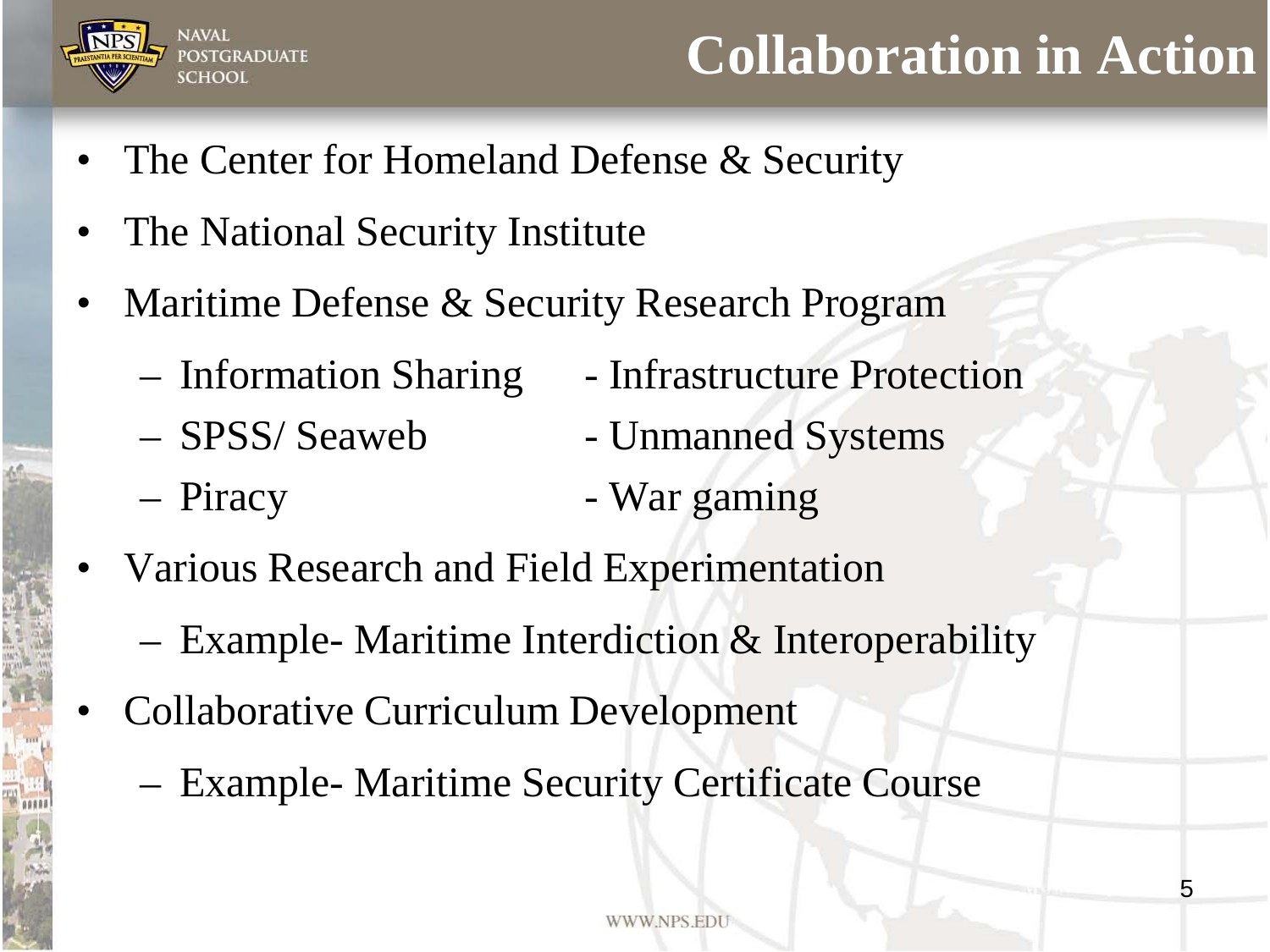



6

## USCG Thesis Topics: (118 total)

Covering: MDA, Situational Awareness, Manpower, Acquisition, Terrorism, Interoperability, Measures, Stall analysis, Vibration, Service Orientated Architecture, Modeling, Resiliency, Recruitment, Intelligence, Innovation, Katrina Response, Public Affairs…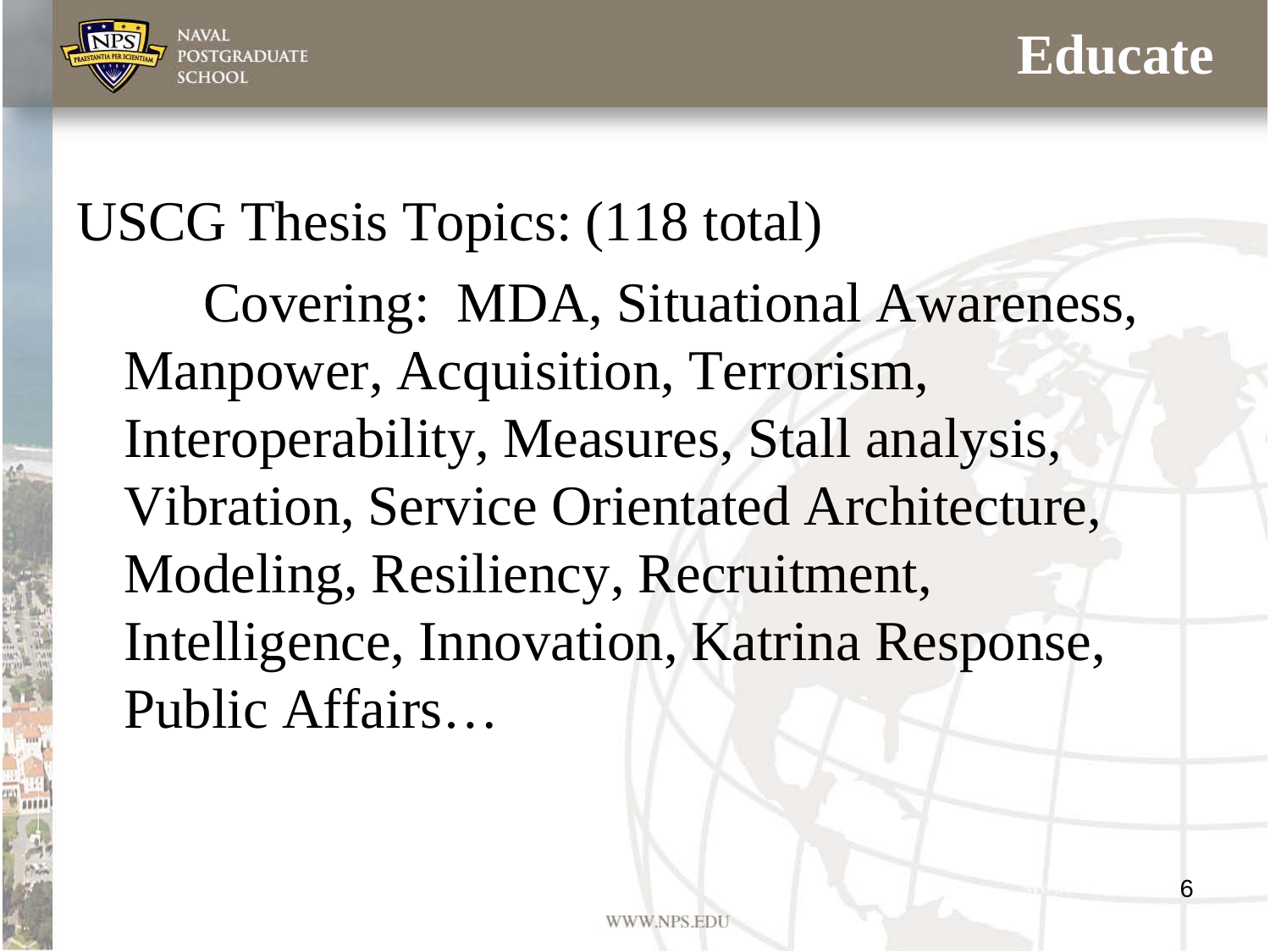



7

# Wendy Walsh Homeland Defense & Security Coordinator 831-917-5923 [wdwalsh@nps.edu](mailto:wdwalsh@nps.edu)



WWW.NPS.EDI